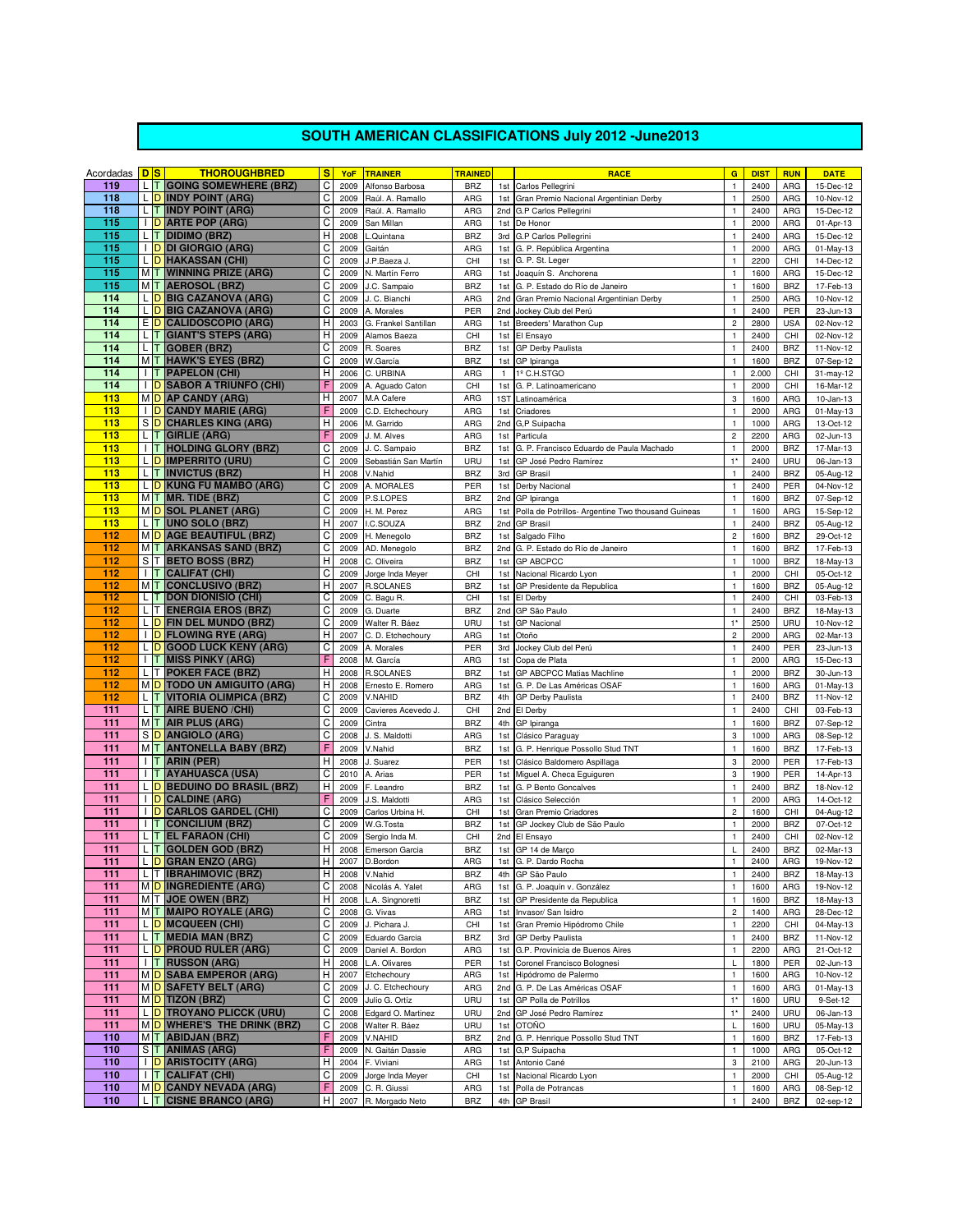| 110        |           | MT FLACO SIMPATICO (CHI)                             | C      | 2009         | P. Baeza A                         | CHI               |            | 2nd Polla de Potrillos                                           | $\mathbf{1}$                                | 1700          | CHI               | 02-sep-12              |
|------------|-----------|------------------------------------------------------|--------|--------------|------------------------------------|-------------------|------------|------------------------------------------------------------------|---------------------------------------------|---------------|-------------------|------------------------|
| 110        |           | MO FORTUNA CERTA (BRZ)                               | н      | 2006         | <b>Edison Dias</b>                 | URU               | 1st        | GP Pedro Piñeyrúa                                                | $1*$                                        | 1600          | URU               | 07-Jan-13              |
| 110        |           | <b>I T GENEROSIDADE (URU)</b>                        | F      | 2009         | J.B.Silva                          | <b>BRZ</b>        | 1st        | <b>OSAF</b>                                                      | $\mathbf{1}$                                | 2000          | <b>BRZ</b>        | 18-May-13              |
| 110        |           | L D GEORGUI LUI (USA)                                | н      | 2007         | R. SALAS                           | PER               | 1st        | Juan Magot Rosello                                               | L                                           | 1600          | PER               | 22-Sep-12              |
| 110        |           | L D GIACOM (ARG)                                     | С      | 2009         | J. Gutierrez                       | ARG               |            | 2nd G. P. Dardo Rocha                                            | $\mathbf{1}$                                | 2400          | ARG               | 19-Nov-12              |
| 110        |           | L D GIDDY (ARG)                                      | н      | 2007         | Sebastian San Martín               | URU               | 1st        | <b>GP GENERAL ARTIGAS</b>                                        | $2^*$                                       | 2400          | URU               | 14-Apr-13              |
| 110        |           | I D INOLVIDABLE (PER)                                | H      | 2008         | J. SUAREZ                          | PER               | 2nd        | Alfredo Benavides y Alfredo Benavides Diez Canseco               | Г                                           | 2000          | PER               | 10-Feb-13              |
| 110        |           | MT JOHNNY GUITAR (ARG)                               | С      | 2009         | J. S. Maldotti                     | ARG               |            | 1st Dos Mil guineas                                              | $\mathbf{1}$                                | 1600          | ARG               | 04-Aug-12              |
| 110        |           | <b>I T LA LAGUNA AZUL (ARG)</b>                      | F      | 2008         | R. Bullrich                        | ARG               | 1st        | La Mission                                                       | $\sqrt{2}$                                  | 2000          | ARG               | 24-Aug-12              |
| 110        |           | <b>I T LA DEFENSE (BRZ)</b>                          | M      | 2008         | C.MORGADO NT                       | <b>BRZ</b>        | 1st        | GP Roberto e N.G. Seabra                                         | $\mathbf{1}$                                | 2000          | <b>BRZ</b>        | 04-Aug-12              |
| 110        |           | <b>I</b> D LADY FUND (URU)                           | F      | 2009         | Ramón V. Peralta                   | URU               |            | 1st GP Selección                                                 | $1*$                                        | 2000          | URU               | 07-Oct-12              |
| 110        |           | <b>I</b> D LUCKILY (URU)                             | M      | 2007         | Loreto Villareal                   | URU               | 1st        | GP CIUDAD DE MONTEVIDEO                                          | $1*$                                        | 2000          | URU               | 06-Jan-13              |
| 110        |           | MD LUDICO (CHI)                                      | С      | 2008         | Walter R. Báez                     | URU               | 1st        | Miguel y Juan Debernardis                                        | <b>NG</b>                                   | 1600          | URU               | 16-Set-12              |
| 110        |           | L D MALIBU QUEEN (ARG)                               | F      | 2008         | J. S. Maldotti                     | ARG               |            | 1st Clásico Ignacio E. Ignacio F. Correas                        | $\sqrt{2}$                                  | 2500          | ARG               | 27-Jul-12              |
| 110        |           | <b>I T MISS SERENDIPITY (ARG)</b>                    | F      | 2008         | Etchechoury J. C.                  | ARG               | 1st        | <b>Estrellas Distaff</b>                                         | $\mathbf{1}$                                | 2000          | ARG               | 29-Jun-13              |
| 110        |           | L T MOJITO (BRZ)                                     | C      | 2009         | <b>D.GUIGNONI</b><br>D. Bordon     | <b>BRZ</b>        | 1st        | GP Cruzeiro do Sul                                               | $\mathbf{1}$                                | 2400          | <b>BRZ</b>        | 14-Apr-13<br>19-Nov-12 |
| 110        |           | S D NAIPE DE OURO (ARG)                              | С<br>C | 2009         |                                    | ARG               | 1st        | Ciudad de La Plata                                               | $\overline{c}$                              | 1200          | ARG               |                        |
| 110<br>110 |           | L T ORDAK DAN (ARG)                                  | C      | 2009         | Carlos A.Carabajal                 | ARG               | 1st        | 25 de Mayo                                                       | $\mathbf{1}$                                | 2400          | ARG               | 25-May-13              |
| 110        |           | <b>I T OVERBROOK (PER)</b><br>MD PATAQUES (ARG)      | С      | 2009<br>2009 | S. ARIAS                           | PER<br>ARG        | 1st        | Gran Premio Nacional Augusto B. Leguia<br>2nd 25 de Mayo de 1810 | $\mathbf{1}$<br>$\sqrt{2}$                  | 2400<br>1600  | PER<br>ARG        | 06-Jan-13              |
| 110        |           | S T PELUCA FIZZ (ARG)                                | F      |              | J.C. Etchechoury                   | ARG               |            |                                                                  | $\mathbf{1}$                                | 1000          | ARG               | 23-May-13              |
| 110        |           | L T RABID INTHE RYE                                  | C      | 2009         | D. Bordon                          |                   |            | 1st Félix de Alzaga Unzué                                        |                                             |               |                   | 15-Dec-12              |
| 110        |           | <b>I</b> D ROSA COLONIAL (URU)                       | F      | 2008         | G. Frankel Santillan               | ARG<br>URU        | 1st<br>1st | Copa de Oro Alfredo Lalor<br><b>LOS HARAS</b>                    | $\mathbf{1}$<br>$3*$                        | 2400<br>2000  | ARG<br>URU        | 11-Nov-12              |
| 110        |           | MOROYAL CHARRIOT (PER)                               | н      | 2008<br>2007 | Yolanda Dávila<br>J. SUAREZ        | PER               |            |                                                                  |                                             | 1600          | PER               | 03-Mar-13<br>03-Mar-13 |
|            |           |                                                      |        |              |                                    |                   | 1st        | Galeno                                                           |                                             |               |                   |                        |
| 110        |           | D RUSOPEREZ (ARG)                                    | C      | 2008         | Marcelino A. Da Silva              | URU               | 1st        | <b>JOSE SERRATO</b>                                              | <b>NG</b>                                   |               | URU               | 17-Feb-13              |
| 110        |           | <b>I T SEA BRAVA (ARG)</b>                           | F      | 2009         | Calos G. Giussi                    | ARG               |            | 2nd Criadores                                                    | $\mathbf{1}$                                | 2000          | ARG               | 01-May-13              |
| 110        |           | S T SHE'S HAPPY                                      |        | 2009         | Gaitán Dassie                      | ARG               |            | 1st Estrellas Sprint                                             | $\mathbf{1}$                                | 1000          | ARG               | 29-Jun-13              |
| 110        |           | I T SHERIFF PETE (USA)                               | C      | 2010         | A. Morales                         | PER               | 1st        | Pedro Garcia Miro                                                | 3                                           | 1800          | PER               | 30-Jun-13              |
| 110        |           | E D SUARDI (ARG)                                     | C      | 2008         | Walter Báez                        | URU               | 1st        | <b>GP DE HONOR</b>                                               | $2^*$                                       | 2800          | URU               | 30-Sep-12              |
| 110        |           | I T SUTIL (BRZ)                                      |        | 2009         | <b>D.GUIGNONI</b>                  | <b>BRZ</b>        | 1st        | <b>GP</b> Diana                                                  | $\mathbf{1}$                                | 2000          | <b>BRZ</b>        | 17-Mar-13              |
| 110        |           | <b>T TONTONA (USA)</b>                               | М      | 2009         | S. ARIAS                           | PER               | 1st        | Ciudad de Lima                                                   | $\sqrt{2}$                                  | 2000          | PER               | 20-Jan-13              |
| 110        |           | <b>DUNSTOPPABLE (BRZ)</b>                            | C      | 2009         | Walter R. Báez                     | URU               |            | 1ST Gran Premio Jockey Club                                      | $1*$                                        | 2000          | URU               | 07-Oct-12              |
| 110        |           | <b>I</b> D VICTORY IS OURS (BRZ)                     | С      | 2009         | A. Oliveira                        | <b>BRZ</b>        |            | 1st G. P. Piratininga                                            | $\overline{c}$                              | 2200          | <b>BRZ</b>        | 02-Mar-13              |
| 110        |           | MO WHITE SPIRIT (PER)                                | С      | 2009         | J. SALAS                           | PER               |            | 1st Polla de Potrillos                                           | $\mathbf{1}$                                | 1600          | PER               | 09-Sep-12              |
| 109        |           | <b>I D ALUBIA PLICCK (URU)</b>                       | F      | 2008         | Eduardo Maquiola                   | URU               | 1st        | STUD BOOK URUGUAYO                                               | <b>NG</b>                                   | 2000          | URU               | 14-Oct-12              |
| 109        |           | L D ARISO (PER)                                      | Н      | 2008         | . Salas                            | PER               | 4th        | Jockey Club del Perú                                             | $\mathbf{1}$                                | 2400          | PER               | 23-Jun-13              |
| 109        |           | I D BAFANA (CHI)                                     | Н      | 2008         | Baeza Jarpa J. P                   | CHI               | 1st        | Clásico Juan Castro Ruiz                                         | <b>NG</b>                                   | 2000          | CHI               | 09-Feb-13              |
| 109        |           | S D BEEPER (URU)                                     | С      | 2009         | Walter Báez                        | URU               |            | 1st VENEZUELA                                                    | <b>NG</b>                                   | 1100          | URU               | 24-Feb-13              |
| 109        |           | <b>I T BUM BUM CHIQUIBUM (CHI)</b>                   | H      | 2006         | O. MARTINEZ                        | CHI               | 2nd        | OTOÑO P.G.D.L.H.                                                 | $\sqrt{2}$                                  | 2.000         | CHI               | 28-jun-13              |
| 109        | <b>IT</b> | <b>CALYPSO (PER)</b>                                 | н      | 2007         | S. Arias                           | PER               | 1st        | Santorin                                                         | 3                                           | 2600          | PER               | 12-Aug-12              |
| 109        | L IT.     | <b>CHISPEAO (ARG)</b>                                | н      | 2006         | Felix Banda                        | PER               | 4th        | Carlos Pellegrini                                                | $\mathbf{1}$                                | 2400          | ARG               | 15-Dec-12              |
| 109        |           | L T CISNE BRANCO (ARG)                               | н      | 2007         | R. Morgado Neto                    | <b>BRZ</b>        | 4th        | <b>GP Brasil</b>                                                 | $\mathbf 1$                                 | 2400          | <b>BRZ</b>        | 05-Aug-12              |
| 109        |           | S D DON BRUMA (ARG)                                  | С      | 2008         | Ignacio A. Diaz                    | ARG               | 2nd        | Ciudad de Buenos Aires                                           | $\mathbf{1}$                                | 1000          | ARG               | 01-May-13              |
| 109        |           | MT EDU QUERIDO (BRZ)                                 | C      | 2009         | G. Duarte                          | <b>BRZ</b>        | 2nd        | GP Presidente da Republica                                       | $\mathbf{1}$                                | 1600          | <b>BRZ</b>        | 18-May-13              |
| 109        |           | L D EQUAL VAN (ARG)                                  | C      | 2009         | Gustavo Scarpello                  | ARG               | 4th        | Gran Premio Nacional Argentinian Derby                           | $\mathbf{1}$                                | 2500          | ARG               | 10-Nov-12              |
| 109        |           | I D FENERBACHE(PER)                                  | C      | 2009         | A. MORALES                         | PER               | 3rd        | Alfredo Benavides y Alfredo Benavides Diez Canseco               | Г                                           | 2000          | PER               | 10-Feb-13              |
| 109        |           | S D FRESHER (ARG)                                    | С      | 2009         | A. N. Bonetto                      | ARG               |            | 3rd Estrellas Sprint                                             | $\mathbf{1}$                                | 1000          | ARG               | 29-Jun-13              |
| 109<br>109 |           | L T FUGAZI (BRZ)                                     | F<br>C | 2009         | Eduardo Garcia                     | <b>BRZ</b>        | 1st        | GP José Bonifácio C. Nogueira                                    | $\sqrt{2}$                                  | 2400          | <b>BRZ</b>        | 09-Dec-12              |
| 109        |           | <b>I</b> T GENIAL (BRZ)<br>M T HURRICANE LOVER (CHI) | С      | 2009         | J.G. Costa<br>A. AGUADO            | <b>BRZ</b><br>CHI | 2nd        | GP Jockey Club de São Paulo<br>4th POLLA DE POTRILLOS            | $\mathbf{1}$<br>$\mathbf{1}$                | 2000<br>1.700 | <b>BRZ</b><br>CHI | 07-Oct-12<br>02-sep-12 |
| 109        |           |                                                      | н      | 2009         |                                    |                   |            |                                                                  |                                             |               |                   |                        |
| 109        |           | M D JOKENPO (BRZ)<br>L D KALI BABY (ARG)             | F      | 2007<br>2008 | E.PETROCHINSKI<br>J. C. Maldotti   | <b>BRZ</b><br>ARG | 1st<br>2nd | <b>GP Adil</b><br>Clásico Ignacio E. Ignacio F. Correas          | $\ensuremath{\mathsf{3}}$<br>$\overline{c}$ | 1600<br>2500  | <b>BRZ</b><br>ARG | 12-Aug-12<br>27-Jul-12 |
| 109        |           | I D LA COLOSA (PER)                                  | F      | 2009         | J. SUAREZ                          | PER               | 1st        | Alfredo Benavides y Alfredo Benavides Diez Canseco               | L                                           | 2000          | PER               | 10-Feb-13              |
| 109        |           | <b>I T LA FRANÇAISE (BRZ)</b>                        | F      | 2008         | <b>D.GUIGNONI</b>                  | <b>BRZ</b>        |            | 2nd GP Roberto e Nelson Grimaldi Seabra                          | $\mathbf{1}$                                | 2000          | <b>BRZ</b>        | 04-Aug-12              |
| 109        |           | I T LEGISLADORA (PER)                                | M      |              | 2008 C. Traverso                   | PER               |            | 1st República de Argentina                                       |                                             | 2000          | PER I             | 25-May-13              |
| 109        |           | L D MATTER OF TIME (CHI)                             | н      | 2007         | Jose Alvarez D.                    | CHI               |            | 1st Pedro Del Rio Talavera                                       | $\overline{c}$                              | 2200          | CHI               | 14-Jul-12              |
| 109        |           | L D MEGANE (CHI)                                     | н      | 2008         | Oscar Donate S.                    | CHI               | 2nd        | Gran Premio Hipódromo Chile                                      | $\mathbf{1}$                                | 2200          | CHI               |                        |
| 109        |           | <b>I</b> D MISTER TIN (ARG)                          | Н      | 2007         | Jacinto Herrera G.                 | ARG               | 1sT        | Clausura                                                         | $\overline{c}$                              | 2000          | ARG               | 30-Dec-12              |
| 109        |           | MT MUSIC VAN (ARG)                                   | С      | 2009         | J. C. Etchechoury                  | ARG               |            | 1st América                                                      | $\overline{c}$                              | 1600          | ARG               | 09-Mar-13              |
| 109        |           | <b>I</b> D NOBLE BELLEZA (CHI)                       | F      | 2009         | Juan P. Baeza J                    | CHI               | 1st        | Mil Guineas                                                      | $\mathbf 1$                                 | 1600          | CHI               | 01-Sep-12              |
| 109        |           | ST PIPPA (BRZ)                                       | F      | 2008         | P.H.LOBO                           | <b>BRZ</b>        | 1st        | GP Major Suckow                                                  | $\mathbf{1}$                                | 1000          | <b>BRZ</b>        | 04-Aug-12              |
| 109        |           | <b>I T SCHEREZADA</b>                                | M      | 2007         | Quimper                            | PER               | 1st        | Pamplona                                                         | $\overline{1}$                              | 2000          | PER               | 23-Jun-13              |
|            |           | S D SEEKING HALO (ARG)                               | Н      | 2007         | Pablo Blanco                       | URU               | 1st        | <b>MAROÑAS</b>                                                   | $2^\star$                                   | 1000          | URU               | 06-Jan-13              |
| 109        |           | L T SOTIL (CHI)                                      |        |              |                                    |                   |            | Gran Premio Nacional Augusto B. Leguia                           | $\mathbf{1}$                                |               |                   | 06-Jan-13              |
| 109        |           |                                                      | C      | 2009         | Felix Banda                        | PER               | 2nd        |                                                                  |                                             | 2400          | PER               |                        |
| 109        |           | <b>T TAIFAS (ARG)</b>                                | н      | 2007         | Gaitán Dassie                      | ARG               | 1st        | <b>Estrellas Classic</b>                                         | 1                                           | 2000          | ARG               | 29-Jun-13              |
| 109        |           | ST TAP IS BACK (BRZ)                                 | С      | 2009         | <b>D.GUIGNONI</b>                  | <b>BRZ</b>        | 3rd        | <b>GP Major Suckow</b>                                           | $\mathbf 1$                                 | 1000          | <b>BRZ</b>        | 04-Aug-12              |
| 109        |           | <b>I</b> T UAI I ASK (BRZ)                           | C      | 2009         | O Jeronimo                         | <b>BRZ</b>        | 3rd        | Copa de Campeones                                                | $\mathbf{1}$                                | 2000          | <b>BRZ</b>        | 08-Dec-12              |
| 109        |           | S D UN CLASICO (ARG)                                 | С      | 2008         | C.A. Zarlengo                      | ARG               | 3rd        | <b>Coronel Pringles</b>                                          | 3                                           | 1000          | ARG               | 07-Apr-13              |
| 109        |           | I TURKO (CHI)                                        | C      | 2009         | J. INDA M.                         | CHI               | 2nd        | COPA JACKSON                                                     | $\sqrt{2}$                                  | 1.900         | CHI               | 04-ene-13              |
| 109        |           | I T ZARA (BRZ)                                       | F      | 2009         | Emerson Garcia                     | <b>BRZ</b>        | 2nd        | <b>GP OSAF</b>                                                   | $\mathbf{1}$                                | 2000          | <b>BRZ</b>        | 17-May-13              |
| 108        |           | S D ACADEMICO PLICCK(URU)                            | C      | 2008         | <b>Walter Blanco</b>               | URU               | 2nd        | MAROÑAS                                                          | $2^*$                                       | 1000          | URU               | 06-Jan-13              |
| 108        |           | <b>T ALL SAINTS (BRZ)</b>                            | C      | 2009         | L.A. Singnoretti                   | <b>BRZ</b>        | 3rd        | L. de Paula Machado                                              | 3                                           | 2000          | <b>BRZ</b>        | 02-Mar-13              |
| 108        |           | L D ARES (URU)                                       | C      | 2008         | Walter Báez                        | URU               | 1st        | GP PRESIDENTE DE LA REPUBLICA                                    | $2^*$                                       | 2400          | URU               | 15-Jul-12              |
| 108        |           | M T AVON LADY (BRZ)                                  | F      | 2009         | A.L. Cintra                        | <b>BRZ</b>        | 2nd        | GP Henrique de Toledo Lara                                       | $\mathbf{1}$                                | 1800          | <b>BRZ</b>        | 06-Oct-12              |
| 108        |           | L D AZARENKA (USA)                                   | F      | 2010         | A. Arias                           | PER               | 1st        | Jockey Clu del Perú                                              | $\mathbf{1}$                                | 2400          | PER               | 23-Jun-13              |
| 108        |           | ST BARNSTORM (ARG)                                   | Н      | 2006         | A.Domingo                          | ARG               | 1st        | Asociación Argentina de Fomento Equino                           | L                                           | 1200          | ARG               | 09-Mar-13              |
| 108<br>108 |           | MT BARUTA (BRZ)<br>I D BIG SON (CHI)                 | F<br>С | 2009<br>2009 | C. Morgado Neto<br>Juan P. Baeza J | <b>BRZ</b><br>CHI | 3rd        | GP Henrique de Toledo Lara<br>1st Francisco Astaburuaga Ariztia  | $\mathbf{1}$<br>L                           | 1800<br>1600  | <b>BRZ</b><br>CHI | 06-Oct-12<br>01-Dec-12 |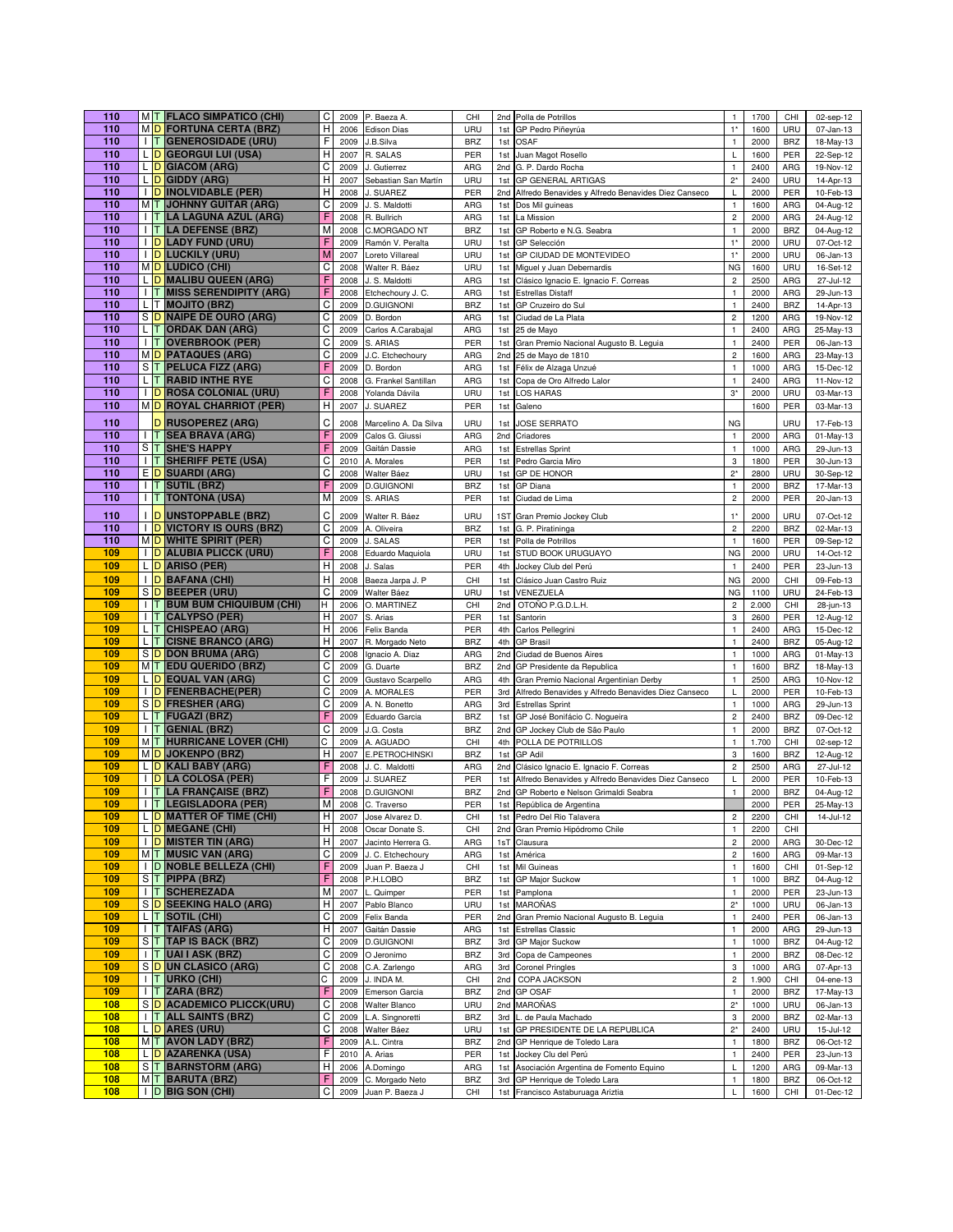| 108        |                | S T BIG TIGER (PER)                                         | н            | 2007         | R. Salas                         | PER                      | 1st        | Diario El Comercio                                                   |                                | 1300          | PER               | 27-Apr-13              |
|------------|----------------|-------------------------------------------------------------|--------------|--------------|----------------------------------|--------------------------|------------|----------------------------------------------------------------------|--------------------------------|---------------|-------------------|------------------------|
| 108        |                | S D COMPROMETIDO (USA)                                      | Н            | 2008         | E. Pianezzi II                   | PER                      | 1st        | America                                                              | $\overline{\mathbf{c}}$        | 1000          | PER               | 23-Jun-13              |
| 108        |                | <b>I T CORSALONE (ARG)</b>                                  | C            | 2009         | J. C. Etchechoury                | ARG                      | 1st        | El Ensayo                                                            | $\overline{\mathbf{c}}$        | 1800          | ARG               | 22-Sep-12              |
| 108        |                | L D CUCUEL (ARG)                                            | Н            | 2007         | Walter Báez                      | URU                      |            | 2nd GP MUNICIPAL                                                     | $2^*$                          | 2400          | URU               | 10-Mar-13              |
| 108        |                | S D DESERT POWER (CHI)                                      | Н            | 2006         | Marco Pavez O                    | CHI                      | 1st        | Selección De Velocistas                                              | $\sqrt{2}$                     | 1000          | CHI               | 15-Dec-12              |
| 108        |                | L T DEVUELVE LA PLATA (CHI)                                 | С            | 2009         | J. INDA M.                       | CHI                      | 4th        | EL DERBY                                                             | $\mathbf{1}$                   | 2.400         | CHI               | 03-feb-13              |
| 108        |                | L T DINOVO (BRZ)                                            | F            | 2008         | Edemir Gardia                    | <b>BRZ</b>               |            | 2nd GP José Bonifácio C. Nogueira                                    | $\overline{c}$                 | 2400          | <b>BRZ</b>        | 09-Dec-12              |
| 108        |                | S D ELIOT NESS (URU)                                        | C            | 2009         | Edgar Martínez                   | URU                      | 1st        | JOSE MARTINELLI GOMEZ                                                | <b>NG</b>                      | 1000          | URU               | 24-Apr-13              |
| 108        |                | I D ELISEA (CHI)                                            | F            | 2009         | Juan P. Baeza J                  | CHI                      | 1st        | Gran Premio Criadores salvador Hess R.                               | $\overline{\mathbf{c}}$        | 1500          | CHI               | 04-Aug-12              |
| 108        |                | MT EMPRESS JACKIE (ARG)                                     |              | 2009         | Juan B. Udaondo                  | ARG                      | 1st        | Mil Guineas                                                          | $\mathbf{1}$                   | 1600          | ARG               | 04-Aug-12              |
| 108        |                | MO FANTASTICA CHRIS (BRZ)                                   | M            | 2007         | Pablo Silvera                    | URU                      | 1st        | JOSE S. RIESTRA                                                      | <b>NG</b>                      | 1500          | URU               | 23-Dec-12              |
| 108        |                | L D FHURTER (ARG)                                           | C            | 2009         | R. Pellegatta                    | ARG                      | 1st        | Eduardo Casey                                                        | $\overline{c}$                 | 2200          | ARG               | 19-Oct-12              |
| 108        |                | I D GALAN DE CINE (ARG)                                     | C            | 2008         | R, Pellegatta                    | ARG                      | 1st        | Irineo Leguisamo                                                     | L                              | 2000          | ARG               | 16-Nov-12              |
| 108        |                | <b>I T GATEAUX (URU)</b>                                    |              | 2009         | J.S.Silva                        | <b>BRZ</b>               | 3rd        | <b>GP OSAF</b>                                                       | $\mathbf{1}$                   | 2000          | <b>BRZ</b>        | 17-May-13              |
| 108        |                | D GODFREE RAY (URU)                                         | H            | 2007         | Gabriel Giovanetti               | URU                      | 1st        | Clásico Paraguay                                                     | L                              | 1200          | URU               | 29-Jul-12              |
| 108        |                | MD INFILTRADA (ARG)                                         |              | 2008         | José L. Palacios                 | ARG                      | 1st        | Omega                                                                | 3                              | 1600          | ARG               | 16-Jun-13              |
| 108        |                | L D JAREK (PER)                                             | H            | 2008         | J. Suarez                        | PER                      | 1st        | Aniversario Fundación del Jockey Club del Peru                       | L                              | 2400          | PER               | 16-Mar-13              |
| 108        |                | I   T   JET QUEEN (BRZ)                                     | F            | 2008         | <b>R.SOLANES</b>                 | <b>BRZ</b>               | 3rd        | GP Roberto e Nelson Grimaldi Seabra                                  | $\mathbf{1}$                   | 2000          | <b>BRZ</b>        | 04-Aug-12              |
| 108        |                | L T JIRAYA (BRZ)                                            | C            | 2009         | A. Oliveira                      | <b>BRZ</b>               | 1st        | GP Consagração                                                       | $\mathbf 2$                    | 3000          | <b>BRZ</b>        | 15-Dec-12              |
| 108        |                | <b>I T RINCON SUR (ARG)</b>                                 | C            | 2008         | José M. Alves                    | ARG                      | 2nd        | G. P. Martínez de Hoz                                                | $\mathbf 1$                    | 2000          | ARG               | 02-Feb-13              |
| 108        |                | MD RIVAL DAN (ARG)                                          | C            | 2009         | Pedro Diaz                       | ARG                      | 1st        | Polla de Potrillos                                                   | $\mathbf 2$                    | 1600          | ARG               | 05-Aug-12              |
| 108<br>108 |                | L T SKY EMBASSY (PER)                                       | Н<br>M       | 2008         | J. Suarez                        | PER                      | 1st        | Laredo                                                               | L                              | 2400          | PER               | 23-Dec-12              |
|            |                | S T TRISTEZA CAT (ARG)                                      |              | 2006         | R. Pellegatta                    | ARG                      | 2nd        | Félix de Alzaga Unzué                                                | $\mathbf 1$                    | 1000          | ARG               | 15-Dec-12              |
| 108<br>108 |                | M T UOMO IN FRAC (ARG)<br>M T VIP STAR (BRZ)                | Н            | 2008         | Elvio Bortule                    | ARG                      | 3rd        | San Isidro                                                           | $\mathbf{1}$                   | 1600          | ARG               | 13-Oct-12              |
|            |                | L T VITORIO ANDOLINI (CHI)                                  | Ċ            | 2008         | L.R. Feltran                     | <b>BRZ</b>               | 1st        | Cl. Luiz Oliveira de Barros                                          | L                              | 1600          | <b>BRZ</b>        | 09-Feb-13              |
| 108<br>108 |                |                                                             | F            | 2009         | P. BAEZA                         | CHI                      | 4th        | G.P. EL ENSAYO                                                       | $\mathbf{1}$                   | 2.400         | CHI               | 02-nov-12              |
| 107        |                | S D WATCH HER (ARG)                                         | C            | 2007         | J. R. Herrera                    | ARG                      | 1st        | Estados Unidos de América                                            | 3                              | 1000          | ARG               | 05-Jan-13              |
| 107        |                | L T ATLAS MUNDI (BRZ)<br><b>I T AZUCENA (PER)</b>           | M            | 2009<br>2008 | .F. Fernandes<br>J. Suarez       | <b>BRZ</b><br>PER        | 2nd        | GP Cruzeiro do Sul<br>Ala Moana                                      | $\mathbf{1}$                   | 2400<br>1800  | <b>BRZ</b><br>PER | 10-Nov-12              |
| 107        |                |                                                             | C            |              |                                  |                          | 1st        |                                                                      |                                |               |                   | 03-Feb-13              |
| 107        |                | L T BAT HAWK (BRZ)<br>L D BIG BLACK (CHI)                   | H            | 2009         | C. Morgado Neto                  | <b>BRZ</b>               | 3rd        | GP Cruzeiro do Sul                                                   | $\mathbf{1}$                   | 2400          | <b>BRZ</b>        | 28-jun-13              |
| 107        |                | <b>I T CORNELIO SILA (CHI)</b>                              | C            | 2008<br>2008 | Jose Inda D.<br>P. BAEZA         | CHI<br>CHI               | 3rd<br>1st | Gran Premio Hipódromo Chile<br>VERANO ARTURO COUSIÑO L.              | $\mathbf{1}$<br>$\overline{c}$ | 2200<br>2.000 | CHI<br>CHI        | 04-May-13<br>01-feb-13 |
| 107        |                | MO DAISY (URU)                                              | M            | 2007         |                                  | URU                      | 1st        | <b>DIANA</b>                                                         | $3^{\star}$                    | 1600          | URU               |                        |
| 107        |                | <b>I T DOUBLY MASTER (ARG)</b>                              | C            | 2009         | Walter Báez<br>Atilio Sambucceti | ARG                      | 2nd        | El Ensayo                                                            | $\overline{c}$                 | 1800          | ARG               | 05-May-13              |
| 107        |                | $\ T\ $ EL TEPE (CHI)                                       | C            | 2008         | C. BAGU                          | CHI                      |            | 3rd CLUB HIPICO DE STGO.                                             | $\mathbf{1}$                   | 2.000         | CHI               | 22-Sep-12<br>31-may-13 |
| 107        |                | S D ESTRUENDO (URU)                                         | Н            | 2007         | Feliciano Cabrera                | URU                      | 3rd        | <b>MAROÑAS</b>                                                       | $2^*$                          | 1000          | URU               | 06-Jan-13              |
| 107        |                | L D EVER RIDER (ARG)                                        | C            | 2008         | J. C Bianchi                     | ARG                      | 1st        | Gral Belgrano                                                        | $\overline{c}$                 | 2500          | ARG               | 21-Jun-13              |
| 107        |                | MT FLYBOY (BRZ)                                             | Н            | 2008         | V.NAHID                          | <b>BRZ</b>               | 2nd        | Cl. Barão e Baronesa Von Leitner                                     | L                              | 1600          | <b>BRZ</b>        | 16-Mar-13              |
| 107        |                | <b>I D GAROTA DO VERDE (BRZ)</b>                            | F            | 2009         | Emerson Garcia                   | <b>BRZ</b>               | 1st        | GP Hernani Azevedo e Silva                                           | $\mathbf 2$                    | 2000          | <b>BRZ</b>        | 13-Apr-13              |
| 107        |                | L D GOCEK (USA)                                             | Н            | 2009         | M. Angeles                       | PER                      | 1st        | La Copa                                                              | $\overline{\mathbf{c}}$        | 2200          | PER               | 28-Apr-13              |
| 107        |                | MO GOL TRICOLOR (BRZ)                                       | Н            | 2008         | O. Jeronimo                      | <b>BRZ</b>               | 1st        | GP Carlos Paes de Barros                                             | 3                              | 1600          | <b>BRZ</b>        | 24-Mar-13              |
| 107        |                | MT GRAND SAM (ARG)                                          | H            | 2008         | J. C. Etchechoury                | ARG                      | 4th        | G.P. San Isidro                                                      | $\mathbf{1}$                   | 1600          | ARG               | 13-Oct-12              |
| 107        |                | MO GREAT SHADOW (ARG)                                       | Н            | 2007         | Walter Báez                      | URU                      | 1st        | <b>OTOÑO</b>                                                         | <b>NG</b>                      | 1600          | URU               | 21-Oct-12              |
| 107        |                | I D GUSTO DOLCE (URU)                                       |              | 2009         | E.Sampaio                        | <b>BRZ</b>               | 1st        | GP 25 de Janeiro                                                     | $\mathbf 2$                    | 2000          | <b>BRZ</b>        | 25-Jan-13              |
| 107        |                | <b>I T HAGRID (ARG)</b>                                     | C            | 2009         | E. M. Ferro                      | ARG                      | 3rd        | <b>Estrellas Classic</b>                                             | $\mathbf{1}$                   | 2000          | ARG               | 29-Jun-13              |
| 107        |                | <b>I T HIGH SPIRITS (CHI)</b>                               | С            | 2009         | C. BAGU                          | CHI                      | 1st        | PREPARACION LUIS COUSIÑO S.                                          | L                              | 2.000         | CHI               | 19-oct-12              |
| 107        |                | S D HOLLY (URU)                                             |              | 2007         | Pablo Graña                      | URU                      | 1st        | <b>BOINA ROJA</b>                                                    | <b>NG</b>                      | 1000          | URU               | 27-Jan-13              |
| 107        |                | L T I SAY YOU STAY (BRZ)                                    | H            | 2008         | .C.SOUZA                         | <b>BRZ</b>               | 1st        | GP João Borges Filho                                                 | $\mathbf 2$                    | 2400          | <b>BRZ</b>        | 07-Apr-13              |
| 107        |                | <b>I T JOY BABY BUNNY (BRZ)</b>                             | F            | 2009         | V.NAHID                          | <b>BRZ</b>               | 4th        | <b>GP OSAF</b>                                                       | $\mathbf{1}$                   | 2000          | <b>BRZ</b>        | 17-May-13              |
| 107        |                | <b>I T LA DALILA (CHI)</b>                                  |              | 2009         | S. INDA                          | CHI                      | 1st        | LAS OAKS C.H.A.                                                      | $\mathbf{1}$                   | 2.000         | CHI               | 07-dic-12              |
| 107        |                | L D MEGANE (CHI)                                            | H            | 2008         | Oscar Donate S.                  | CHI                      | 2nd        | Gran Premio Hipódromo Chile                                          | $\mathbf{1}$                   | 2200          | CHI               | 04-May-13              |
| 107        |                | $L$ T MR LAM (BRZ)                                          | C            | 2009         | V.NAHID                          | <b>BRZ</b>               | 5th        | GP Derby Paulista                                                    | $\mathbf{1}$                   | 2400          | <b>BRZ</b>        | 11-Nov-12              |
| 107        |                | <b>I</b> D NANSOUK (BRZ)                                    | C            | 2008         | Jorge Da Luz                     | URU                      | 2nd        | MANUEL QUINTELA                                                      | $3^\star$                      | 2000          | URU               | 10-Feb-13              |
| 107        |                | <b>I T PERSEVERANTE (CHI)</b>                               | С            | 2009         | A. ABARCA                        | CHI                      | 1st        | FRANCISCO BAEZA S.                                                   | $\overline{c}$                 | 2.000         | CHI               | 28-jun-13              |
| 107        |                | M T QUERIDO MACHITO (CHI)                                   | C            | 2009         | P. BAEZA                         | CHI                      | 1st        | RAIMUNDO VALDES C.                                                   | 3                              | 1.600         | CHI               | $13$ -jul-12           |
| 107        |                | <b>I T RICARDELO (PER)</b>                                  | $\mathsf{C}$ |              | 2009 J. Flores                   | PER                      |            | 2nd Coronel Francisco Bolognesi                                      |                                | 1800          | PER I             | 02-Jun-13              |
| 107        |                | MT RODIL (PER)                                              | н            | 2007         | M. Arredondo                     | PER                      | 4th        | Joaquín S. Anchorena                                                 | $\mathbf{1}$                   | 1600          | ARG               | 15-Dec-12              |
| 107        | ШT             | <b>ROYAL WONDER (ARG)</b>                                   | Н            | 2008         | E. Pianezzi II                   | PER                      | 2nd        | Almirante Miguel Grau                                                | $\mathbf 2$                    | 2000          | PER               | 06-Oct-13              |
| 107        | M <sub>T</sub> | <b>SABAT HUSSON (ARG)</b>                                   | C            | 2008         | Etchechoury J. C.                | ARG                      | 2nd        | <b>Estrellas Mile</b>                                                | $\mathbf{1}$                   | 1600          | ARG               | 29-Jun-13              |
| 107        |                | <b>I T SHEAMA'S NOTE (ARG)</b>                              | F            | 2009         | A. Filipuzzi                     | PER                      | 2nd        | Pamplona                                                             | $\mathbf{1}$                   | 2000          | PER               | 23-Jun-13              |
| 107        |                | S D SINALINA (ARG)                                          | F            | 2009         | Mario Leyes                      | ARG                      | 2nd        | Maipú                                                                | $\mathbf{1}$                   | 1000          | ARG               | 10-Nov-13              |
| 107        |                | MD TARSILIA (ARG)                                           | F            | 2009         | Juan B. Udaondo                  | ARG                      | 1st        | General Luis María Campos                                            | $\overline{c}$                 | 1600          | ARG               | 12-Aug-12              |
| 107<br>107 |                | MT TEQUINEGRA (BRZ)                                         |              | 2009         | R. Penachio                      | <b>BRZ</b>               | 1st        | GP Fabio da Silva Prado<br>GP Julio Mesquita                         | 3                              | 1800          | <b>BRZ</b>        | 10-Mar-13              |
|            |                | S T VALENTE MASTER (BRZ)<br><b>I</b> D VIENE CANTANDO (CHI) | C<br>F       | 2009         | S. Dornelles                     | <b>BRZ</b>               | 1st        |                                                                      | 3                              | 1000          | <b>BRZ</b>        | 21-Apr-13              |
| 107<br>107 |                | L D VIENTO DEL SUR (BRZ)                                    | H            | 2009<br>2008 | Inda Meyer J.<br>C. Morgado Neto | CHI<br><b>BRZ</b>        | 1st<br>2nd | Alberto Solari Magnasco<br>GP Prefeitura da Cidade do Rio de Janeiro | $\mathbf{1}$<br>3              | 2000<br>2200  | CHI<br><b>BRZ</b> | 10-Nov-12<br>20-Jan-13 |
|            |                |                                                             | F            |              |                                  |                          |            |                                                                      |                                |               |                   |                        |
| 107<br>106 |                | I T VIVA RAFAELA (BRZ)<br>L T ACLAMADA (USA)                | F            | 2009         | F. Leandro                       | <b>BRZ</b>               | 1st        | Diana Brazilian Oaks                                                 | $\mathbf{1}$                   | 2000          | <b>BRZ</b>        | 10-Nov-12              |
|            |                |                                                             | C            | 2010         | Felix Banda                      | PER                      | 3rd        | Gran Premio Nacional Augusto B. Leguia                               | $\mathbf{1}$                   | 2400          | PER               | 06-Jan-13              |
| 106<br>106 |                | I T BESA CAT (CHI)<br>M D CHE VICKY (URU)                   | F            | 2009         | P. A. BAGU                       | CHI                      | 3rd        | OTOÑO P.G.D.L.H.                                                     | $\overline{c}$                 | 2.000         | CHI<br>URU        | 28-jun-13              |
| 106        | IT.            | <b>CHINO TAQUE (USA)</b>                                    | C            | 2008         | Raúl Cardozo                     | URU                      | 1st        | RENDIJA                                                              | <b>NG</b>                      | 1500          |                   | 03-Feb-13              |
| 106        | HТ             | <b>DELIRIO DE AMOR (BRZ)</b>                                | F            | 2010         | S.Arias                          | PER                      | 4th        | Coronel Francisco Bolognesi<br>GP Roberto e Nelson Grimaldi Seabra   | L                              | 1800          | PER<br><b>BRZ</b> | 02-Jun-13              |
| 106        |                | <b>I T DONATELA BELA (BRZ)</b>                              | F            | 2008<br>2008 | C.P. Almeida<br>A.L. Cintra      | <b>BRZ</b><br><b>BRZ</b> | 5th<br>4th | GP Roberto e Nelson Grimaldi Seabra                                  | $\mathbf{1}$<br>$\mathbf{1}$   | 2000<br>2000  | <b>BRZ</b>        | 04-Aug-12<br>04-Aug-12 |
| 106        |                | M D FIGURARE (ARG)                                          | H            | 2007         | Oscar Fravega                    | ARG                      | 3rd        | G. P. Joaquín v. González                                            | $\mathbf{1}$                   | 1600          | ARG               | 19-Nov-12              |
| 106        |                | L D GATO EDITOR (ARG)                                       | H            | 2007         | Miguel A. Cafere                 | ARG                      | 4th        | G. P. Dardo Rocha                                                    | $\mathbf{1}$                   | 2400          | ARG               | 02-Mar-13              |
| 106        |                | I D GET THE COLOR (CHI)                                     | H            | 2006         | Claudio Bernal G.                | CHI                      | 1st        | General Jose Miguel Carrera Verdugo                                  | $\mathbf 3$                    | 1800          | CHI               | 22-Nov-12              |
| 106        |                | <b>I T GLAMOROSA ES (CHI)</b>                               | F            | 2009         | J. CAVIERES                      | CHI                      | 2nd        | LAS OAKS C.H.A.                                                      | $\mathbf{1}$                   | 2.000         | CHI               | 07-dic-12              |
| 106        |                | S D GOOD SHINE (USA)                                        | Н            | 2008         | R. Salas                         | PER                      | 1st        | Socios Vitalicios del Jockey Club del Perú                           |                                | 1200          | PER               | 14-Mar-13              |
| 106        |                | MT HEGEMONIA (BRZ)                                          | F            |              | 2008 R.SOLANES                   | <b>BRZ</b>               |            | 1st GP Euvaldo Lodi                                                  | 3                              | 1600          | <b>BRZ</b>        | 24-Mar-13              |